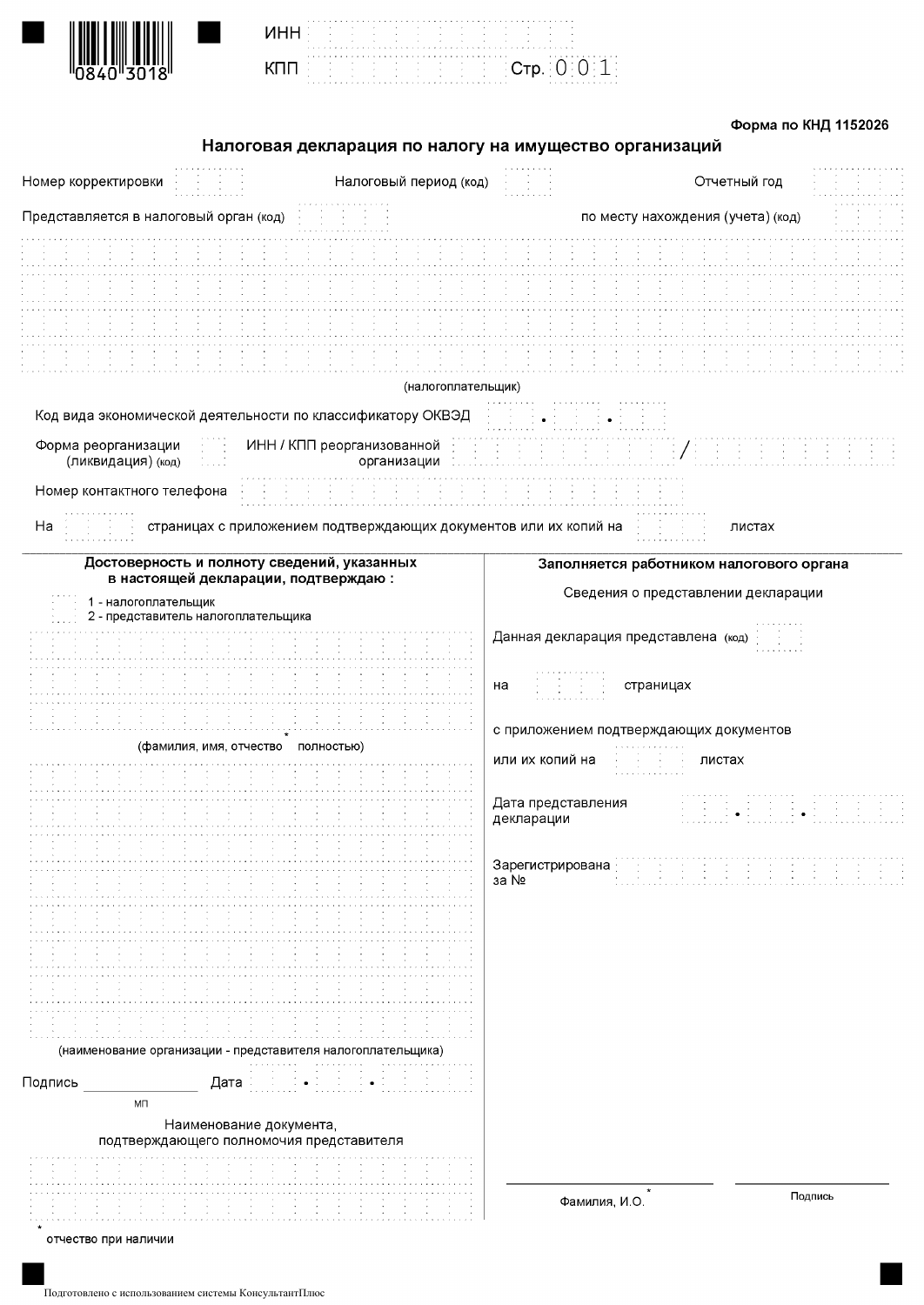

| $\blacksquare$ . The second contract of the second contract $\blacksquare$ |                                                                                                                 |  |  |  |  |  |  |  |  |  |  |  |  |  |  |  |  |  |  | the contract of the contract of the contract of the contract of the contract of the contract of<br>and the state of the state of the state of the state of the state of the state of the state of the state of the |  |  |  |                   |        |
|----------------------------------------------------------------------------|-----------------------------------------------------------------------------------------------------------------|--|--|--|--|--|--|--|--|--|--|--|--|--|--|--|--|--|--|--------------------------------------------------------------------------------------------------------------------------------------------------------------------------------------------------------------------|--|--|--|-------------------|--------|
| The distribution of the distribution $\epsilon$                            | the contract of the contract of the contract of the contract of the contract of the contract of the contract of |  |  |  |  |  |  |  |  |  |  |  |  |  |  |  |  |  |  | the company of the company of the company of                                                                                                                                                                       |  |  |  | nd Stories (1997) | $\sim$ |

# Раздел 1. Сумма налога, подлежащая уплате в бюджет

| Показатели<br>1                                 | Koð<br>строки<br>2 | Значения показателей<br>3 |
|-------------------------------------------------|--------------------|---------------------------|
| Код по ОКТМО                                    | 010                |                           |
| Код бюджетной классификации                     | 020                |                           |
| Сумма налога, подлежащая уплате в бюджет (руб.) | 030                |                           |
| Сумма налога, исчисленная к уменьшению (руб.)   | 040                |                           |
| Код по ОКТМО                                    | 010                |                           |
| Код бюджетной классификации                     | 020                |                           |
| Сумма налога, подлежащая уплате в бюджет (руб.) | 030                |                           |
| Сумма налога, исчисленная к уменьшению (руб.)   | 040                |                           |
| Код по ОКТМО                                    | 010                |                           |
| Код бюджетной классификации                     | 020                |                           |
| Сумма налога, подлежащая уплате в бюджет (руб.) | 030                |                           |
| Сумма налога, исчисленная к уменьшению (руб.)   | 040                |                           |
| Код по ОКТМО                                    | 010                |                           |
| Код бюджетной классификации                     | 020                |                           |
| Сумма налога, подлежащая уплате в бюджет (руб.) | 030                |                           |
| Сумма налога, исчисленная к уменьшению (руб.)   | 040                |                           |
| Код по ОКТМО                                    | 010                |                           |
| Код бюджетной классификации                     | 020                |                           |
| Сумма налога, подлежащая уплате в бюджет (руб.) | 030                |                           |
| Сумма налога, исчисленная к уменьшению (руб.)   | 040                |                           |
| Код по ОКТМО                                    | 010                |                           |
| Код бюджетной классификации                     | 020                |                           |
| Сумма налога, подлежащая уплате в бюджет (руб.) | 030                |                           |
| Сумма налога, исчисленная к уменьшению (руб.)   | 040                |                           |

Достоверность и полноту сведений, указанных на данной странице, подтверждаю:

(дата)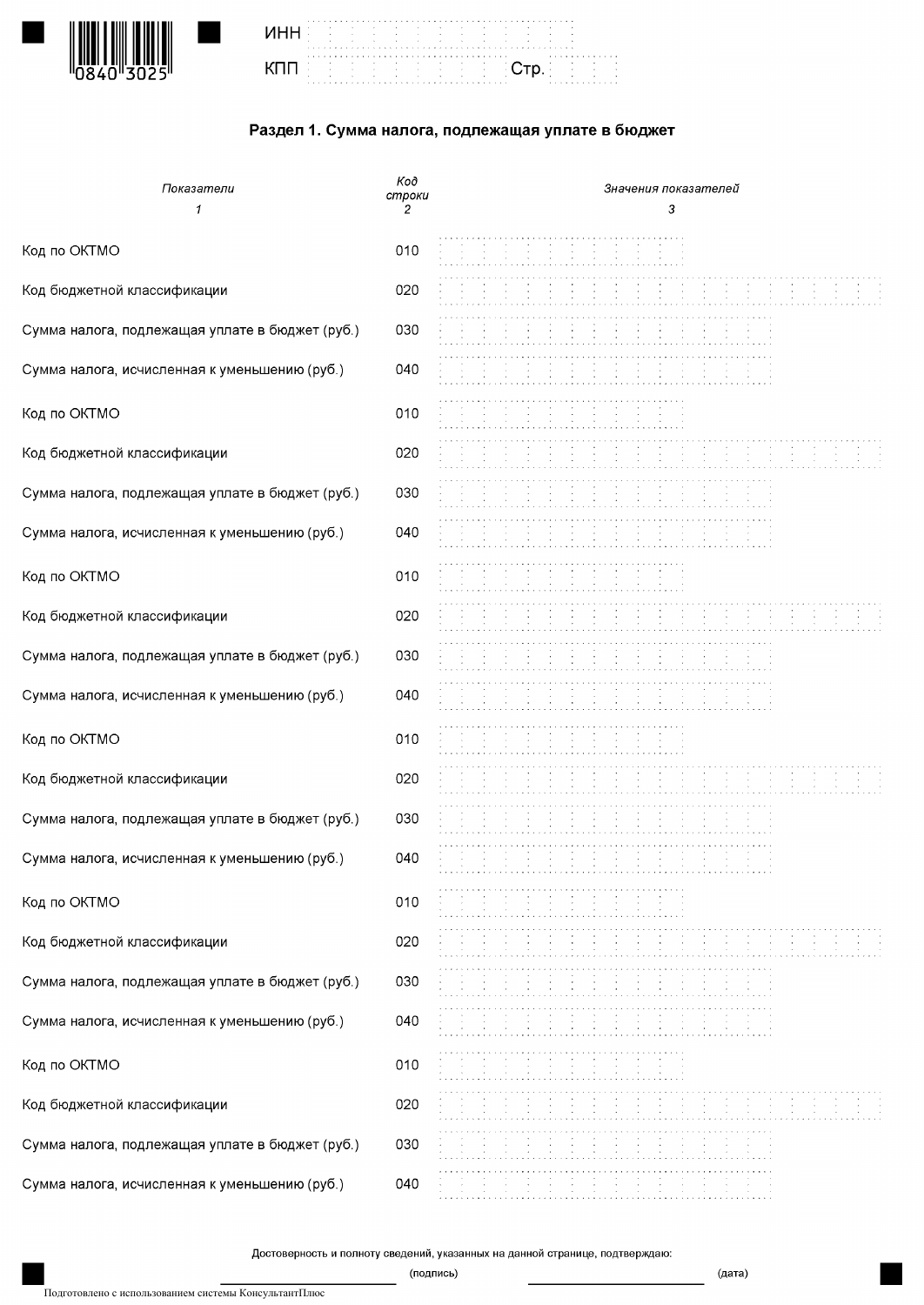

**UHH** 

КПП

Раздел 2. Определение налоговой базы и исчисление суммы налога в отношении подлежащего налогообложению имущества российских организаций и иностранных организаций, осуществляющих деятельность в Российской<br>имущества российских организаций и иностранных организаций, осуществляющих деятельность в Российской

Стр.

| Код вида имущества  (код строки 001)                                                                                                                                                                                                     |                |                                                                          |                                       |  | Код по ОКТМО (код строки 010) |                         |                                        |  |  |               |  |   |                      |  |                                          |  |
|------------------------------------------------------------------------------------------------------------------------------------------------------------------------------------------------------------------------------------------|----------------|--------------------------------------------------------------------------|---------------------------------------|--|-------------------------------|-------------------------|----------------------------------------|--|--|---------------|--|---|----------------------|--|------------------------------------------|--|
| По состоянию на: Код строки                                                                                                                                                                                                              |                | Данные для расчета среднегодовой стоимости имущества за налоговый период |                                       |  |                               |                         | Остаточная стоимость основных средств, |  |  |               |  |   |                      |  |                                          |  |
| 1                                                                                                                                                                                                                                        | $\overline{c}$ |                                                                          | признаваемых объектом налогообложения |  | 3                             |                         |                                        |  |  |               |  |   |                      |  | в т.ч. стоимость льготируемого имущества |  |
| 01.01                                                                                                                                                                                                                                    | 020            |                                                                          |                                       |  |                               |                         |                                        |  |  |               |  |   |                      |  |                                          |  |
|                                                                                                                                                                                                                                          |                |                                                                          |                                       |  |                               |                         |                                        |  |  |               |  |   |                      |  |                                          |  |
| 01.02                                                                                                                                                                                                                                    | 030            |                                                                          |                                       |  |                               |                         |                                        |  |  |               |  |   |                      |  |                                          |  |
| 01.03                                                                                                                                                                                                                                    | 040            |                                                                          |                                       |  |                               |                         |                                        |  |  |               |  |   |                      |  |                                          |  |
|                                                                                                                                                                                                                                          |                |                                                                          |                                       |  |                               |                         |                                        |  |  |               |  |   |                      |  |                                          |  |
| 01.04                                                                                                                                                                                                                                    | 050            |                                                                          |                                       |  |                               |                         |                                        |  |  |               |  |   |                      |  |                                          |  |
|                                                                                                                                                                                                                                          |                |                                                                          |                                       |  |                               |                         |                                        |  |  |               |  |   |                      |  |                                          |  |
| 01.05                                                                                                                                                                                                                                    | 060            |                                                                          |                                       |  |                               |                         |                                        |  |  |               |  |   |                      |  |                                          |  |
| 01.06                                                                                                                                                                                                                                    | 070            |                                                                          |                                       |  |                               |                         |                                        |  |  |               |  |   |                      |  |                                          |  |
|                                                                                                                                                                                                                                          |                |                                                                          |                                       |  |                               |                         |                                        |  |  |               |  |   |                      |  |                                          |  |
| 01.07                                                                                                                                                                                                                                    | 080            |                                                                          |                                       |  |                               |                         |                                        |  |  |               |  |   |                      |  |                                          |  |
|                                                                                                                                                                                                                                          |                |                                                                          |                                       |  |                               |                         |                                        |  |  |               |  |   |                      |  |                                          |  |
| 01.08                                                                                                                                                                                                                                    | 090            |                                                                          |                                       |  |                               |                         |                                        |  |  |               |  |   |                      |  |                                          |  |
| 01.09                                                                                                                                                                                                                                    | 100            |                                                                          |                                       |  |                               |                         |                                        |  |  |               |  |   |                      |  |                                          |  |
|                                                                                                                                                                                                                                          |                |                                                                          |                                       |  |                               |                         |                                        |  |  |               |  |   |                      |  |                                          |  |
| 01.10                                                                                                                                                                                                                                    | 110            |                                                                          |                                       |  |                               |                         |                                        |  |  |               |  |   |                      |  |                                          |  |
| 01.11                                                                                                                                                                                                                                    | 120            |                                                                          |                                       |  |                               |                         |                                        |  |  |               |  |   |                      |  |                                          |  |
|                                                                                                                                                                                                                                          |                |                                                                          |                                       |  |                               |                         |                                        |  |  |               |  |   |                      |  |                                          |  |
| 01.12                                                                                                                                                                                                                                    | 130            |                                                                          |                                       |  |                               |                         |                                        |  |  |               |  |   |                      |  |                                          |  |
|                                                                                                                                                                                                                                          |                |                                                                          |                                       |  |                               |                         |                                        |  |  |               |  |   |                      |  |                                          |  |
| 31.12                                                                                                                                                                                                                                    | 140            |                                                                          |                                       |  |                               |                         |                                        |  |  |               |  |   |                      |  |                                          |  |
| в т.ч. недвижимое<br>имущество                                                                                                                                                                                                           | 141            |                                                                          |                                       |  |                               |                         |                                        |  |  |               |  |   |                      |  |                                          |  |
|                                                                                                                                                                                                                                          |                |                                                                          |                                       |  |                               |                         | Расчет суммы налога                    |  |  |               |  |   |                      |  |                                          |  |
|                                                                                                                                                                                                                                          |                | Показатели                                                               |                                       |  |                               | Код строки              |                                        |  |  |               |  |   | Значения показателей |  |                                          |  |
| Среднегодовая стоимость имущества за налоговый                                                                                                                                                                                           |                | 1                                                                        |                                       |  |                               | $\overline{\mathbf{c}}$ |                                        |  |  |               |  | 3 |                      |  |                                          |  |
| период                                                                                                                                                                                                                                   |                |                                                                          |                                       |  |                               | 150                     |                                        |  |  |               |  |   |                      |  |                                          |  |
| Код налоговой льготы                                                                                                                                                                                                                     |                |                                                                          |                                       |  |                               | 160                     |                                        |  |  |               |  |   |                      |  |                                          |  |
| Среднегодовая стоимость необлагаемого налогом                                                                                                                                                                                            |                |                                                                          |                                       |  |                               |                         |                                        |  |  |               |  |   |                      |  |                                          |  |
| имущества за налоговый период                                                                                                                                                                                                            |                |                                                                          |                                       |  |                               | 170                     |                                        |  |  |               |  |   |                      |  |                                          |  |
| Доля балансовой стоимости объекта недвижимого                                                                                                                                                                                            |                |                                                                          |                                       |  |                               |                         |                                        |  |  |               |  |   |                      |  |                                          |  |
| имущества на территории соответствующего субъекта<br>Российской Федерации                                                                                                                                                                |                |                                                                          |                                       |  |                               | 180                     |                                        |  |  |               |  |   |                      |  |                                          |  |
| Налоговая база                                                                                                                                                                                                                           |                |                                                                          |                                       |  |                               |                         |                                        |  |  |               |  |   |                      |  |                                          |  |
|                                                                                                                                                                                                                                          |                |                                                                          |                                       |  |                               | 190                     |                                        |  |  |               |  |   |                      |  |                                          |  |
| Код налоговой льготы (установленной в виде понижения<br>налоговой ставки)                                                                                                                                                                |                |                                                                          |                                       |  |                               | 200                     |                                        |  |  | $\frac{1}{2}$ |  |   |                      |  |                                          |  |
|                                                                                                                                                                                                                                          |                |                                                                          |                                       |  |                               |                         |                                        |  |  |               |  |   |                      |  |                                          |  |
| Налоговая ставка (%)                                                                                                                                                                                                                     |                |                                                                          |                                       |  |                               | 210                     |                                        |  |  |               |  |   |                      |  |                                          |  |
| Сумма налога за налоговый период                                                                                                                                                                                                         |                |                                                                          |                                       |  |                               | 220                     |                                        |  |  |               |  |   |                      |  |                                          |  |
|                                                                                                                                                                                                                                          |                |                                                                          |                                       |  |                               |                         |                                        |  |  |               |  |   |                      |  |                                          |  |
| Сумма авансовых платежей, исчисленная за отчетные<br>периоды                                                                                                                                                                             |                |                                                                          |                                       |  |                               | 230                     |                                        |  |  |               |  |   |                      |  |                                          |  |
|                                                                                                                                                                                                                                          |                |                                                                          |                                       |  |                               |                         |                                        |  |  |               |  |   |                      |  |                                          |  |
|                                                                                                                                                                                                                                          |                |                                                                          |                                       |  |                               | 240                     |                                        |  |  |               |  |   |                      |  |                                          |  |
|                                                                                                                                                                                                                                          |                |                                                                          |                                       |  |                               |                         |                                        |  |  |               |  |   |                      |  |                                          |  |
|                                                                                                                                                                                                                                          |                |                                                                          |                                       |  |                               | 250                     |                                        |  |  |               |  |   |                      |  |                                          |  |
|                                                                                                                                                                                                                                          |                |                                                                          |                                       |  |                               |                         |                                        |  |  |               |  |   |                      |  |                                          |  |
| Код налоговой льготы (в виде уменьшения суммы налога,<br>подлежащей уплате в бюджет)<br>Сумма налоговой льготы, уменьшающей сумму налога,<br>подлежащую уплате в бюджет<br>Сумма налога, уплаченная за пределами Российской<br>Федерации |                |                                                                          |                                       |  |                               | 260                     |                                        |  |  |               |  |   |                      |  |                                          |  |
| Остаточная стоимость основных средств по состоянию на<br>31.12                                                                                                                                                                           |                |                                                                          |                                       |  |                               | 270                     |                                        |  |  |               |  |   |                      |  |                                          |  |